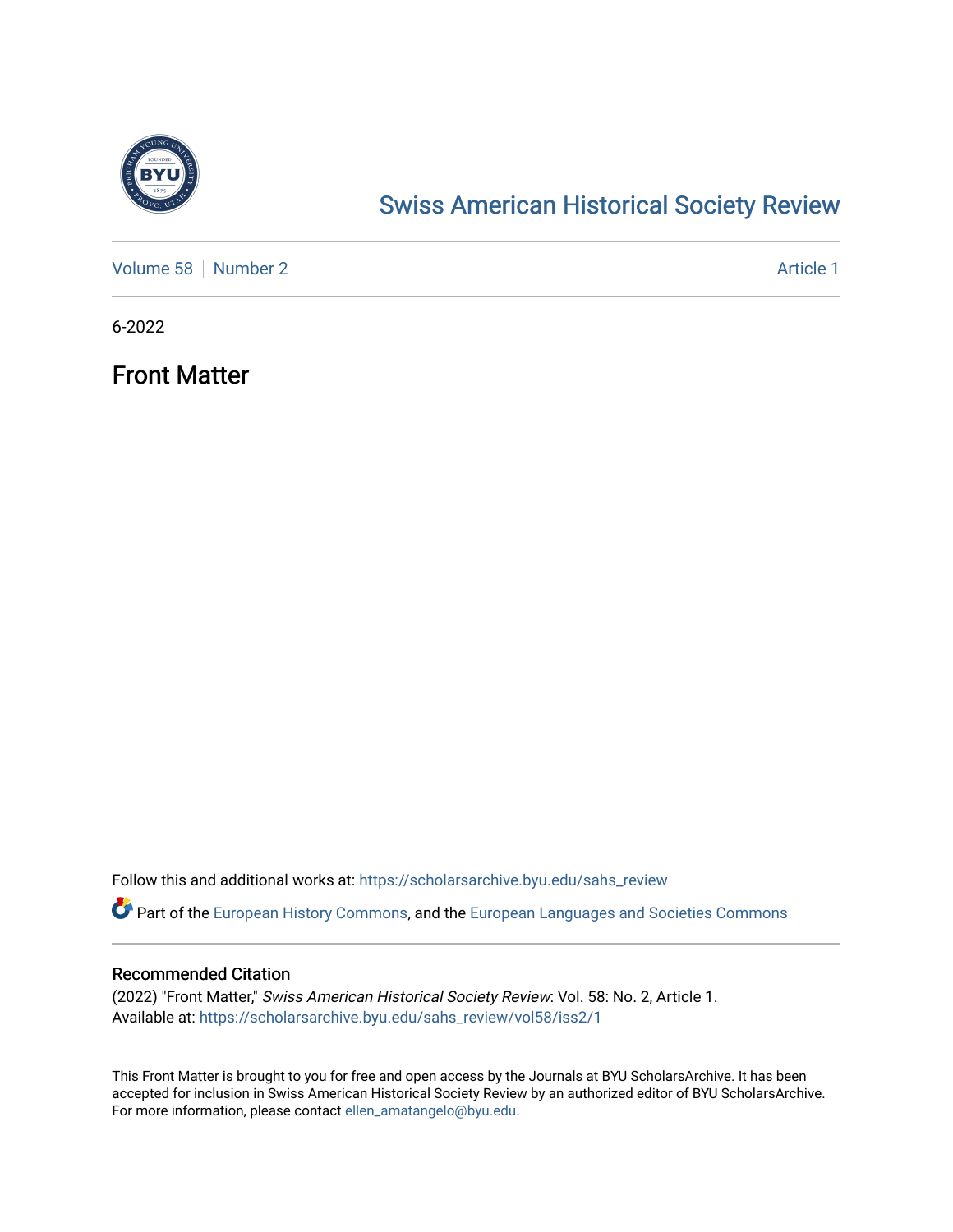#### et al.: Front Matter

### **SWISS AMERICAN HISTORICAL SOCIETY**

65 Town Mountain Rd. **•** Asheville, NC **•** 28804

PRST STD US postage paid Reading, PA<br>PI #415

REVIEW June 2022 — Volume 58, No. 2  $\mathbb{R}^3$ June 2022 – Volume 58, No. 2

 $\begin{array}{c|c|c|c} \mathbf{F}_{\mathbf{S}} & \mathbf{S} & \mathbf{S}_{\mathbf{S}} & \mathbf{S}_{\mathbf{S}} & \mathbf{S}_{\mathbf{S}} & \mathbf{S}_{\mathbf{S}} & \mathbf{S}_{\mathbf{S}} & \mathbf{S}_{\mathbf{S}} & \mathbf{S}_{\mathbf{S}} & \mathbf{S}_{\mathbf{S}} & \mathbf{S}_{\mathbf{S}} & \mathbf{S}_{\mathbf{S}} & \mathbf{S}_{\mathbf{S}} & \mathbf{S}_{\mathbf{S}} & \mathbf{S}_{\mathbf{S}} & \mathbf{S}_{\mathbf{S}} & \mathbf{S$ REVIEW



# SPECIAL ISSUE

 The Apache Wars and the Swiss Sergeant, John Spring

# ISBN-13: 978-1601267993  $\circ$

**SHIPS** 

43

Volume 58, No. 2 June 2022

1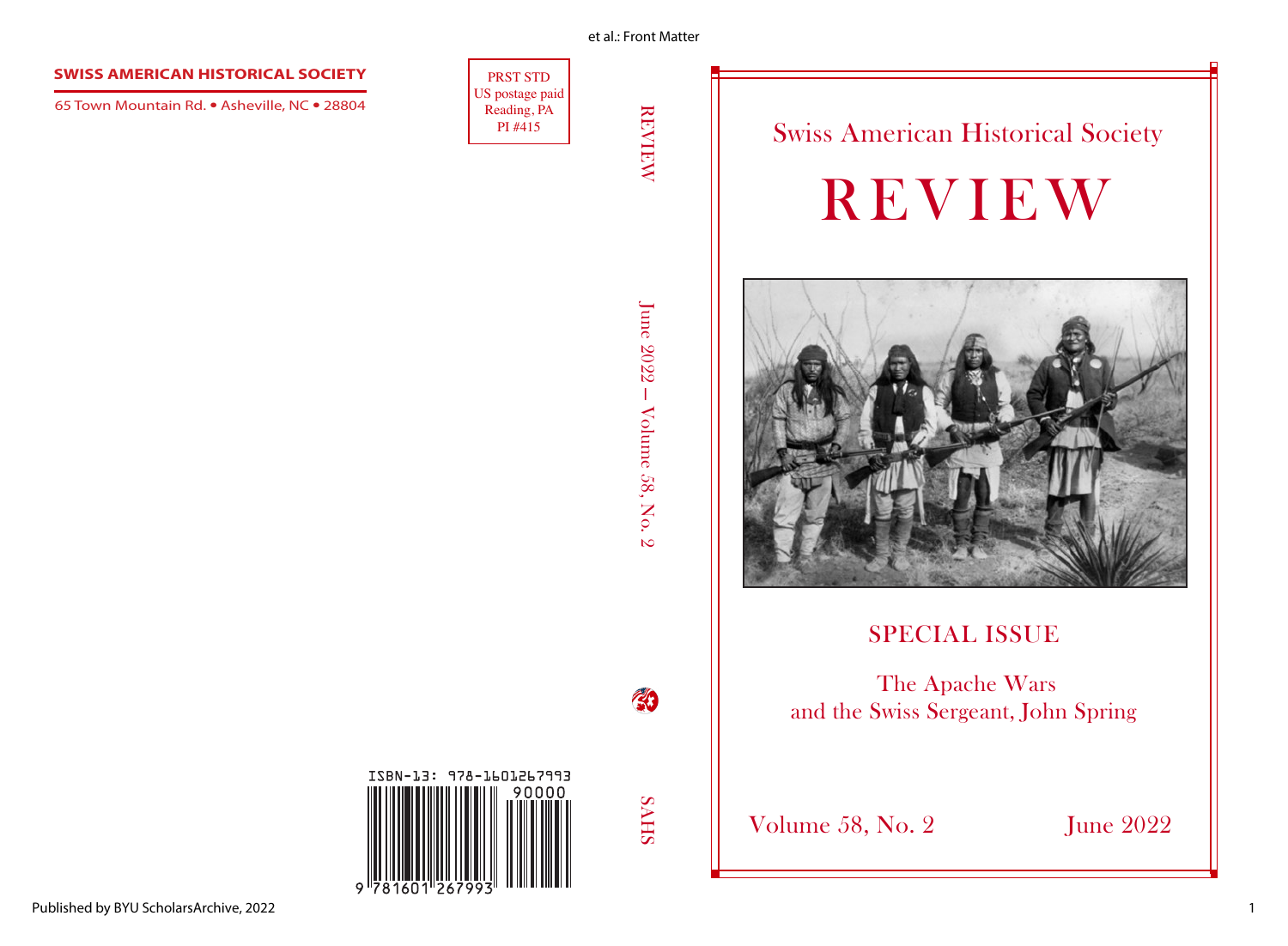# **C O N T E N T S**

# **I. Article**

| The Apache Wars and the Swiss Sergeant, John Spring  1 |  |  |  |
|--------------------------------------------------------|--|--|--|
| Albert Winkler                                         |  |  |  |

## **II. Obituaries and Death Notice**

| In Memoriam by Albert Winkler          |  |
|----------------------------------------|--|
| Rosa Lechner Schupbach, 1928-2022  113 |  |
| In Memoriam by Albert Winkler          |  |
|                                        |  |
| Death Notice                           |  |

## **III. Report**

Meeting Report of the SAHS Office Holders . . . . . . . . . . . . . . 117 *Notes by Prof. Robert Sherwood*

\* \* \* \* \*

Call for Articles for the SAHS *Review* . . . . . . . . . . . . . . . . . . . 120

Articles in the *SAHS Review* are available in full text in *America: History and Life* (EBSCO) and *Historical Abstracts* (EBSCO).

https://scholarsarchive.byu.edu/sahs\_review/vol58/iss2/1